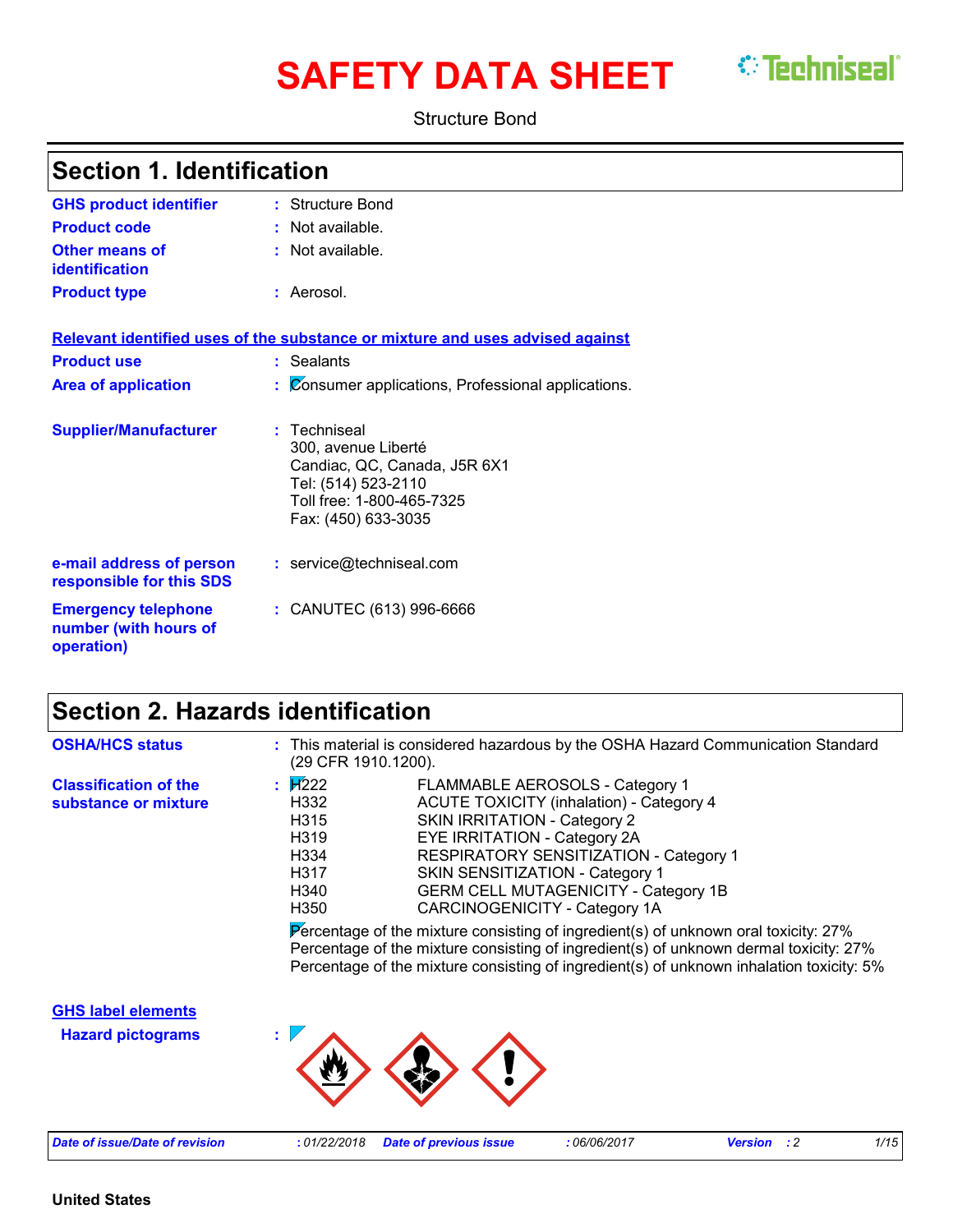# **Section 2. Hazards identification**

| <b>Signal word</b>                         | : Danger                                                                                                                                                                                                                                                                                                                                                                                                                                                                                                                                                                                                                                                                                                                                                                                     |
|--------------------------------------------|----------------------------------------------------------------------------------------------------------------------------------------------------------------------------------------------------------------------------------------------------------------------------------------------------------------------------------------------------------------------------------------------------------------------------------------------------------------------------------------------------------------------------------------------------------------------------------------------------------------------------------------------------------------------------------------------------------------------------------------------------------------------------------------------|
| <b>Hazard statements</b>                   | $\frac{1}{2}$ $\frac{1}{2}$ - Extremely flammable aerosol.<br>H332 - Harmful if inhaled.<br>H319 - Causes serious eye irritation.<br>H315 - Causes skin irritation.<br>H334 - May cause allergy or asthma symptoms or breathing difficulties if inhaled.<br>H317 - May cause an allergic skin reaction.<br>H340 - May cause genetic defects.<br>H350 - May cause cancer.                                                                                                                                                                                                                                                                                                                                                                                                                     |
| <b>Precautionary statements</b>            |                                                                                                                                                                                                                                                                                                                                                                                                                                                                                                                                                                                                                                                                                                                                                                                              |
| <b>General</b>                             | $\frac{1}{2}$ $\mathsf{P}'$ 103 - Read label before use.<br>P102 - Keep out of reach of children.<br>P101 - If medical advice is needed, have product container or label at hand.                                                                                                                                                                                                                                                                                                                                                                                                                                                                                                                                                                                                            |
| <b>Prevention</b>                          | $P201$ - Obtain special instructions before use.<br>P202 - Do not handle until all safety precautions have been read and understood.<br>P280 - Wear protective gloves. Wear eye or face protection. Wear protective clothing.<br>P284 - Wear respiratory protection.<br>P210 - Keep away from heat, hot surfaces, sparks, open flames and other ignition<br>sources. No smoking.<br>P211 - Do not spray on an open flame or other ignition source.<br>P271 - Use only outdoors or in a well-ventilated area.<br>P261 - Avoid breathing vapor.<br>P264 - Wash hands thoroughly after handling.<br>P272 (OSHA) - Contaminated work clothing must not be allowed out of the workplace.<br>P251 - Pressurized container: Do not pierce or burn, even after use.                                  |
| <b>Response</b>                            | $P308 + P313$ - IF exposed or concerned: Get medical attention.<br>P304 + P341 (OSHA) + P312 - IF INHALED: If breathing is difficult, remove person to<br>fresh air and keep comfortable for breathing. Call a POISON CENTER or physician if<br>you feel unwell.<br>P342 + P311 - If experiencing respiratory symptoms: Call a POISON CENTER or<br>physician.<br>P302 + P352 + P363 - IF ON SKIN: Wash with plenty of soap and water. Wash<br>contaminated clothing before reuse.<br>P333 + P313 - If skin irritation or rash occurs: Get medical attention.<br>P305 + P351 + P338 - IF IN EYES: Rinse cautiously with water for several minutes.<br>Remove contact lenses, if present and easy to do. Continue rinsing.<br>P337 + P313 - If eye irritation persists: Get medical attention. |
| <b>Storage</b>                             | $\frac{1}{2}$ $\overline{P}405$ - Store locked up.<br>P410 - Protect from sunlight.<br>P412 - Do not expose to temperatures exceeding 50 °C/122 °F.                                                                                                                                                                                                                                                                                                                                                                                                                                                                                                                                                                                                                                          |
| <b>Disposal</b>                            | $\frac{1}{2}$ $\overline{P}$ 501 - Dispose of contents and container in accordance with all local, regional, national<br>and international regulations.                                                                                                                                                                                                                                                                                                                                                                                                                                                                                                                                                                                                                                      |
| <b>Hazards not otherwise</b><br>classified | Mone known.                                                                                                                                                                                                                                                                                                                                                                                                                                                                                                                                                                                                                                                                                                                                                                                  |

# **Section 3. Composition/information on ingredients**

| <b>Substance/mixture</b> | $:$ Mixture      |
|--------------------------|------------------|
| <b>Other means of</b>    | : Not available. |
| identification           |                  |

| Date of issue/Date of revision |  |  |  |  |  |
|--------------------------------|--|--|--|--|--|
|--------------------------------|--|--|--|--|--|

*Date of issue/Date of revision* **:** *01/22/2018 Date of previous issue : 06/06/2017 Version : 2 2/15*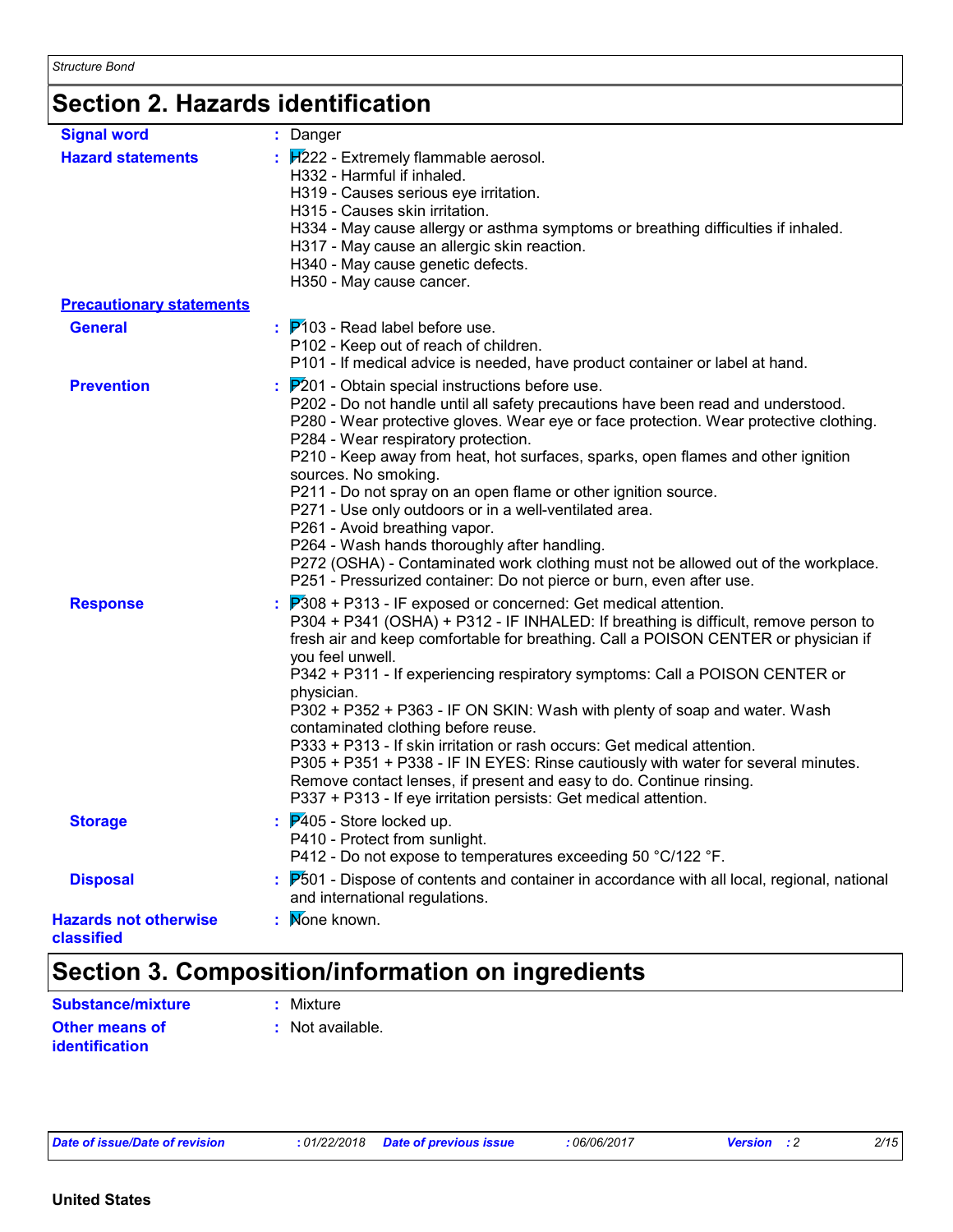# **Section 3. Composition/information on ingredients**

| <b>Ingredient name</b>                 | <b>Other names</b> | $\frac{9}{6}$ | <b>CAS number</b> |
|----------------------------------------|--------------------|---------------|-------------------|
| tris(2-chloro-1-methylethyl) phosphate |                    | 10 - <25      | 13674-84-5        |
| dimethyl ether                         |                    | $5 - 10$      | 115-10-6          |
| Isobutane                              |                    | $5 - 10$      | 75-28-5           |
| <i>copane</i>                          |                    | $1 - 5$       | 74-98-6           |
| <b>butane</b>                          |                    | $10.1 - 51$   | 106-97-8          |
| di-"isononyl" phthalate                |                    | $ 0.01 - 1$   | 28553-12-0        |

Any concentration shown as a range is to protect confidentiality or is due to batch variation.

**There are no additional ingredients present which, within the current knowledge of the supplier and in the concentrations applicable, are classified as hazardous to health and hence require reporting in this section.**

### **Section 4. First aid measures**

#### **Description of necessary first aid measures**

| <b>Eye contact</b>                                 | $\frac{1}{2}$ M mediately flush eyes with plenty of water, occasionally lifting the upper and lower<br>eyelids. Check for and remove any contact lenses. Continue to rinse for at least 10<br>minutes. Get medical attention.                                                                                                                                                                                                                                                                                                                                                                                                                                                                                                                                                                                                |
|----------------------------------------------------|------------------------------------------------------------------------------------------------------------------------------------------------------------------------------------------------------------------------------------------------------------------------------------------------------------------------------------------------------------------------------------------------------------------------------------------------------------------------------------------------------------------------------------------------------------------------------------------------------------------------------------------------------------------------------------------------------------------------------------------------------------------------------------------------------------------------------|
| <b>Inhalation</b>                                  | <b>Example 2</b> : Remove victim to fresh air and keep at rest in a position comfortable for breathing. If it<br>is suspected that fumes are still present, the rescuer should wear an appropriate mask<br>or self-contained breathing apparatus. If not breathing, if breathing is irregular or if<br>respiratory arrest occurs, provide artificial respiration or oxygen by trained personnel. It<br>may be dangerous to the person providing aid to give mouth-to-mouth resuscitation.<br>Get medical attention. If necessary, call a poison center or physician. If unconscious,<br>place in recovery position and get medical attention immediately. Maintain an open<br>airway. Loosen tight clothing such as a collar, tie, belt or waistband. In the event of any<br>complaints or symptoms, avoid further exposure. |
| <b>Skin contact</b>                                | : Mash with plenty of soap and water. Remove contaminated clothing and shoes. Wash<br>contaminated clothing thoroughly with water before removing it, or wear gloves.<br>Continue to rinse for at least 10 minutes. Get medical attention. In the event of any<br>complaints or symptoms, avoid further exposure. Wash clothing before reuse. Clean<br>shoes thoroughly before reuse.                                                                                                                                                                                                                                                                                                                                                                                                                                        |
| <b>Ingestion</b>                                   | : Mash out mouth with water. Remove dentures if any. Remove victim to fresh air and<br>keep at rest in a position comfortable for breathing. If material has been swallowed and<br>the exposed person is conscious, give small quantities of water to drink. Stop if the<br>exposed person feels sick as vomiting may be dangerous. Do not induce vomiting<br>unless directed to do so by medical personnel. If vomiting occurs, the head should be<br>kept low so that vomit does not enter the lungs. Get medical attention. Never give<br>anything by mouth to an unconscious person. If unconscious, place in recovery position<br>and get medical attention immediately. Maintain an open airway. Loosen tight clothing<br>such as a collar, tie, belt or waistband.                                                    |
| Most important symptoms/effects, acute and delayed |                                                                                                                                                                                                                                                                                                                                                                                                                                                                                                                                                                                                                                                                                                                                                                                                                              |
| <b>Potential acute health effects</b>              |                                                                                                                                                                                                                                                                                                                                                                                                                                                                                                                                                                                                                                                                                                                                                                                                                              |
| <b>Eye contact</b>                                 | : Causes serious eye irritation.                                                                                                                                                                                                                                                                                                                                                                                                                                                                                                                                                                                                                                                                                                                                                                                             |
| <b>Inhalation</b>                                  | : Harmful if inhaled. May cause allergy or asthma symptoms or breathing difficulties if<br>inhaled.                                                                                                                                                                                                                                                                                                                                                                                                                                                                                                                                                                                                                                                                                                                          |
| <b>Skin contact</b>                                | $\therefore$ Zauses skin irritation. May cause an allergic skin reaction.                                                                                                                                                                                                                                                                                                                                                                                                                                                                                                                                                                                                                                                                                                                                                    |
| <b>Ingestion</b>                                   | : No known significant effects or critical hazards.                                                                                                                                                                                                                                                                                                                                                                                                                                                                                                                                                                                                                                                                                                                                                                          |

**Over-exposure signs/symptoms**

| Date of issue/Date of revision | : 01/22/2018 Date of previous issue | : 06/06/2017 | <b>Version</b> | 3/15 |
|--------------------------------|-------------------------------------|--------------|----------------|------|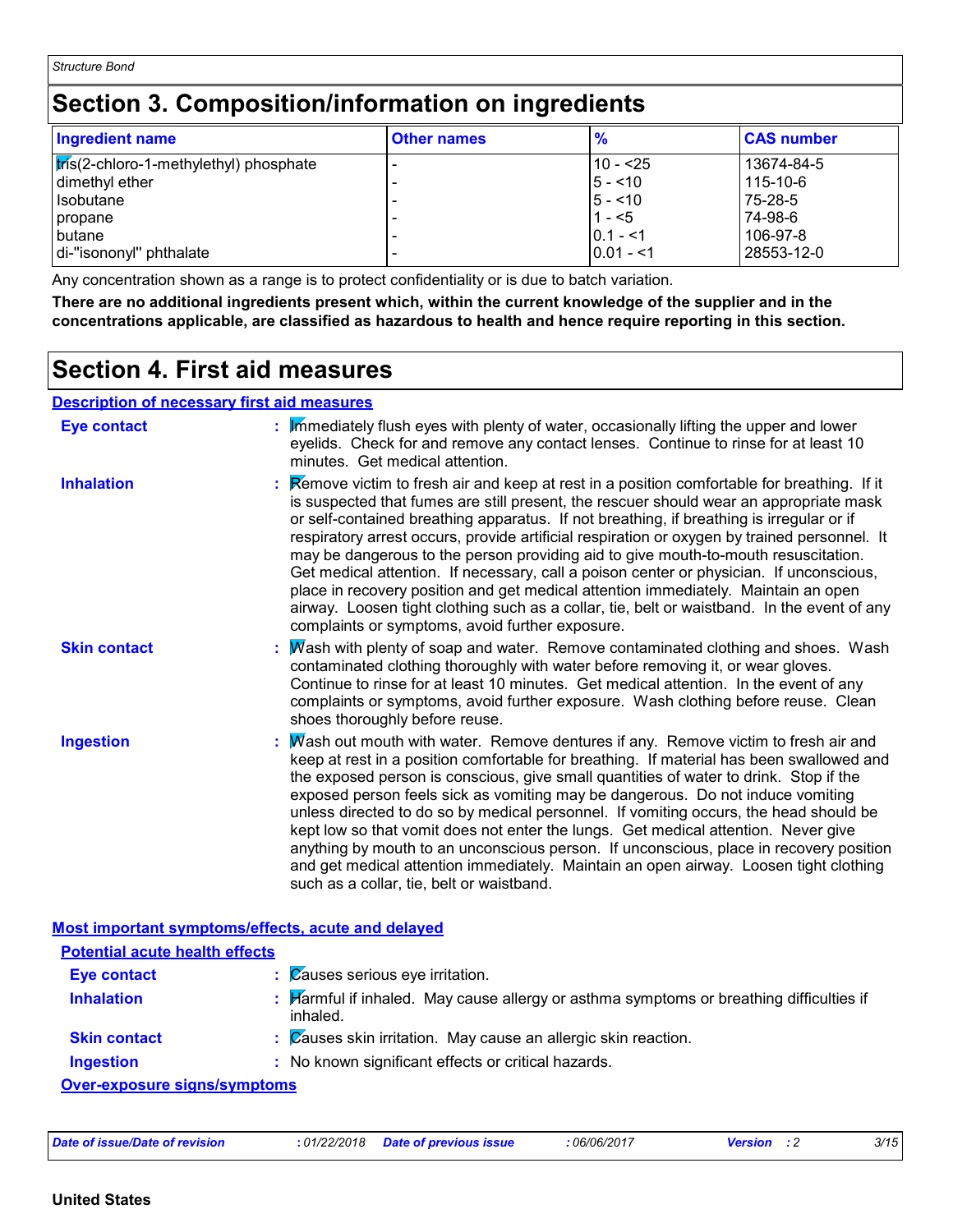# **Section 4. First aid measures**

| <b>Eye contact</b>  | <b>A</b> dverse symptoms may include the following:<br>t.<br>pain or irritation<br>watering<br>redness                                                        |
|---------------------|---------------------------------------------------------------------------------------------------------------------------------------------------------------|
| <b>Inhalation</b>   | $\mathbf{R}$ <i>K</i> dverse symptoms may include the following:<br>respiratory tract irritation<br>coughing<br>wheezing and breathing difficulties<br>asthma |
| <b>Skin contact</b> | $\therefore$ Adverse symptoms may include the following:<br>irritation<br>redness                                                                             |
| <b>Ingestion</b>    | No specific data.                                                                                                                                             |

#### **Indication of immediate medical attention and special treatment needed, if necessary**

| <b>Notes to physician</b>         | : Treat symptomatically. Contact poison treatment specialist immediately if large<br>quantities have been ingested or inhaled.                                                                                                                                                                                                                                                                                |
|-----------------------------------|---------------------------------------------------------------------------------------------------------------------------------------------------------------------------------------------------------------------------------------------------------------------------------------------------------------------------------------------------------------------------------------------------------------|
| <b>Specific treatments</b>        | : No specific treatment.                                                                                                                                                                                                                                                                                                                                                                                      |
| <b>Protection of first-aiders</b> | Mo action shall be taken involving any personal risk or without suitable training. If it is<br>suspected that fumes are still present, the rescuer should wear an appropriate mask or<br>self-contained breathing apparatus. It may be dangerous to the person providing aid to<br>give mouth-to-mouth resuscitation. Wash contaminated clothing thoroughly with water<br>before removing it, or wear gloves. |

**See toxicological information (Section 11)**

## **Section 5. Fire-fighting measures**

| <b>Extinguishing media</b>                             |                                                                                                                                                                                                                                                                                                                                                                                                                                                       |
|--------------------------------------------------------|-------------------------------------------------------------------------------------------------------------------------------------------------------------------------------------------------------------------------------------------------------------------------------------------------------------------------------------------------------------------------------------------------------------------------------------------------------|
| <b>Suitable extinguishing</b><br>media                 | : Use an extinguishing agent suitable for the surrounding fire.                                                                                                                                                                                                                                                                                                                                                                                       |
| <b>Unsuitable extinguishing</b><br>media               | : Do not use water jet.                                                                                                                                                                                                                                                                                                                                                                                                                               |
| <b>Specific hazards arising</b><br>from the chemical   | : Extremely flammable aerosol. Runoff to sewer may create fire or explosion hazard. In<br>a fire or if heated, a pressure increase will occur and the container may burst, with the<br>risk of a subsequent explosion. Gas may accumulate in low or confined areas or travel<br>a considerable distance to a source of ignition and flash back, causing fire or explosion.<br>Bursting aerosol containers may be propelled from a fire at high speed. |
| <b>Hazardous thermal</b><br>decomposition products     | : Decomposition products may include the following materials:<br>carbon dioxide<br>carbon monoxide<br>phosphorus oxides<br>halogenated compounds                                                                                                                                                                                                                                                                                                      |
| <b>Special protective actions</b><br>for fire-fighters | : Promptly isolate the scene by removing all persons from the vicinity of the incident if<br>there is a fire. No action shall be taken involving any personal risk or without suitable<br>training. Move containers from fire area if this can be done without risk. Use water<br>spray to keep fire-exposed containers cool.                                                                                                                         |
| <b>Date of issue/Date of revision</b>                  | 4/15<br>:01/22/2018<br><b>Version</b> : 2<br><b>Date of previous issue</b><br>:06/06/2017                                                                                                                                                                                                                                                                                                                                                             |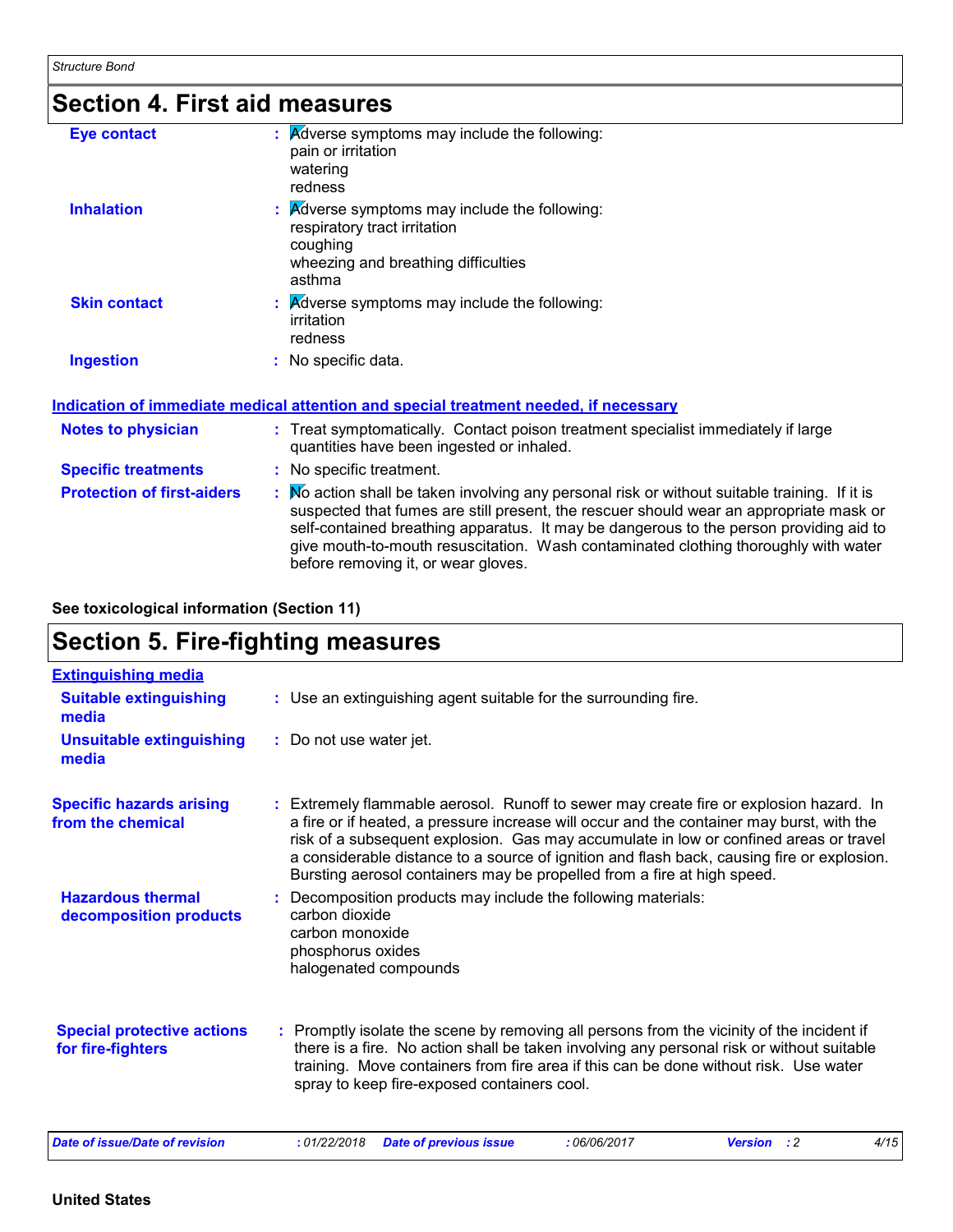# **Section 5. Fire-fighting measures**

| <b>Special protective</b>   | : Fire-fighters should wear appropriate protective equipment and self-contained breathing |
|-----------------------------|-------------------------------------------------------------------------------------------|
| equipment for fire-fighters | apparatus (SCBA) with a full face-piece operated in positive pressure mode.               |
| <b>Remark</b>               | Vapors are heavier than air and may spread along floors.                                  |

### **Section 6. Accidental release measures**

|                                                                                                  | Personal precautions, protective equipment and emergency procedures                                                                                                                                                                                                                                                                                                                                                                                                                                                                                                                                                                                                                                                                                                              |
|--------------------------------------------------------------------------------------------------|----------------------------------------------------------------------------------------------------------------------------------------------------------------------------------------------------------------------------------------------------------------------------------------------------------------------------------------------------------------------------------------------------------------------------------------------------------------------------------------------------------------------------------------------------------------------------------------------------------------------------------------------------------------------------------------------------------------------------------------------------------------------------------|
| For non-emergency<br>personnel                                                                   | : No action shall be taken involving any personal risk or without suitable training.<br>Evacuate surrounding areas. Keep unnecessary and unprotected personnel from<br>entering. In the case of aerosols being ruptured, care should be taken due to the rapid<br>escape of the pressurized contents and propellant. If a large number of containers are<br>ruptured, treat as a bulk material spillage according to the instructions in the clean-up<br>section. Do not touch or walk through spilled material. Shut off all ignition sources. No<br>flares, smoking or flames in hazard area. Avoid breathing vapor or mist. Provide<br>adequate ventilation. Wear appropriate respirator when ventilation is inadequate. Put<br>on appropriate personal protective equipment. |
| For emergency responders                                                                         | : If specialized clothing is required to deal with the spillage, take note of any information in<br>Section 8 on suitable and unsuitable materials. See also the information in "For non-<br>emergency personnel".                                                                                                                                                                                                                                                                                                                                                                                                                                                                                                                                                               |
| <b>Environmental precautions</b><br><b>Methods and materials for containment and cleaning up</b> | : Avoid dispersal of spilled material and runoff and contact with soil, waterways, drains<br>and sewers. Inform the relevant authorities if the product has caused environmental<br>pollution (sewers, waterways, soil or air).                                                                                                                                                                                                                                                                                                                                                                                                                                                                                                                                                  |
|                                                                                                  |                                                                                                                                                                                                                                                                                                                                                                                                                                                                                                                                                                                                                                                                                                                                                                                  |
| <b>Small spill</b>                                                                               | : Stop leak if without risk. Move containers from spill area. Use spark-proof tools and<br>explosion-proof equipment. Dilute with water and mop up if water-soluble. Alternatively,<br>or if water-insoluble, absorb with an inert dry material and place in an appropriate waste<br>disposal container. Dispose of via a licensed waste disposal contractor.                                                                                                                                                                                                                                                                                                                                                                                                                    |
| <b>Large spill</b>                                                                               | : Stop leak if without risk. Move containers from spill area. Use spark-proof tools and<br>explosion-proof equipment. Approach release from upwind. Prevent entry into sewers,<br>water courses, basements or confined areas. Wash spillages into an effluent treatment<br>plant or proceed as follows. Contain and collect spillage with non-combustible,<br>absorbent material e.g. sand, earth, vermiculite or diatomaceous earth and place in<br>container for disposal according to local regulations (see Section 13). Dispose of via a<br>licensed waste disposal contractor. Contaminated absorbent material may pose the<br>same hazard as the spilled product. Note: see Section 1 for emergency contact<br>information and Section 13 for waste disposal.             |

# **Section 7. Handling and storage**

| <b>Precautions for safe handling</b> |             |                                                                                                                                                                                                                                                                                                                                                                                                                                                                                                                                                                                                                                                                                                                                                                                                                                                                                                                                                                                                                                                           |             |                    |      |
|--------------------------------------|-------------|-----------------------------------------------------------------------------------------------------------------------------------------------------------------------------------------------------------------------------------------------------------------------------------------------------------------------------------------------------------------------------------------------------------------------------------------------------------------------------------------------------------------------------------------------------------------------------------------------------------------------------------------------------------------------------------------------------------------------------------------------------------------------------------------------------------------------------------------------------------------------------------------------------------------------------------------------------------------------------------------------------------------------------------------------------------|-------------|--------------------|------|
| <b>Protective measures</b>           |             | : Put on appropriate personal protective equipment (see Section 8). Persons with a<br>history of skin sensitization problems or asthma, allergies or chronic or recurrent<br>respiratory disease should not be employed in any process in which this product is used.<br>Pressurized container: protect from sunlight and do not expose to temperatures<br>exceeding 50°C. Do not pierce or burn, even after use. Avoid exposure - obtain special<br>instructions before use. Do not handle until all safety precautions have been read and<br>understood. Do not get in eyes or on skin or clothing. Do not ingest. Avoid breathing<br>gas. Avoid breathing vapor or mist. Use only with adequate ventilation. Wear<br>appropriate respirator when ventilation is inadequate. Store and use away from heat,<br>sparks, open flame or any other ignition source. Use explosion-proof electrical<br>(ventilating, lighting and material handling) equipment. Use only non-sparking tools.<br>Empty containers retain product residue and can be hazardous. |             |                    |      |
| Date of issue/Date of revision       | :01/22/2018 | <b>Date of previous issue</b>                                                                                                                                                                                                                                                                                                                                                                                                                                                                                                                                                                                                                                                                                                                                                                                                                                                                                                                                                                                                                             | :06/06/2017 | <b>Version</b> : 2 | 5/15 |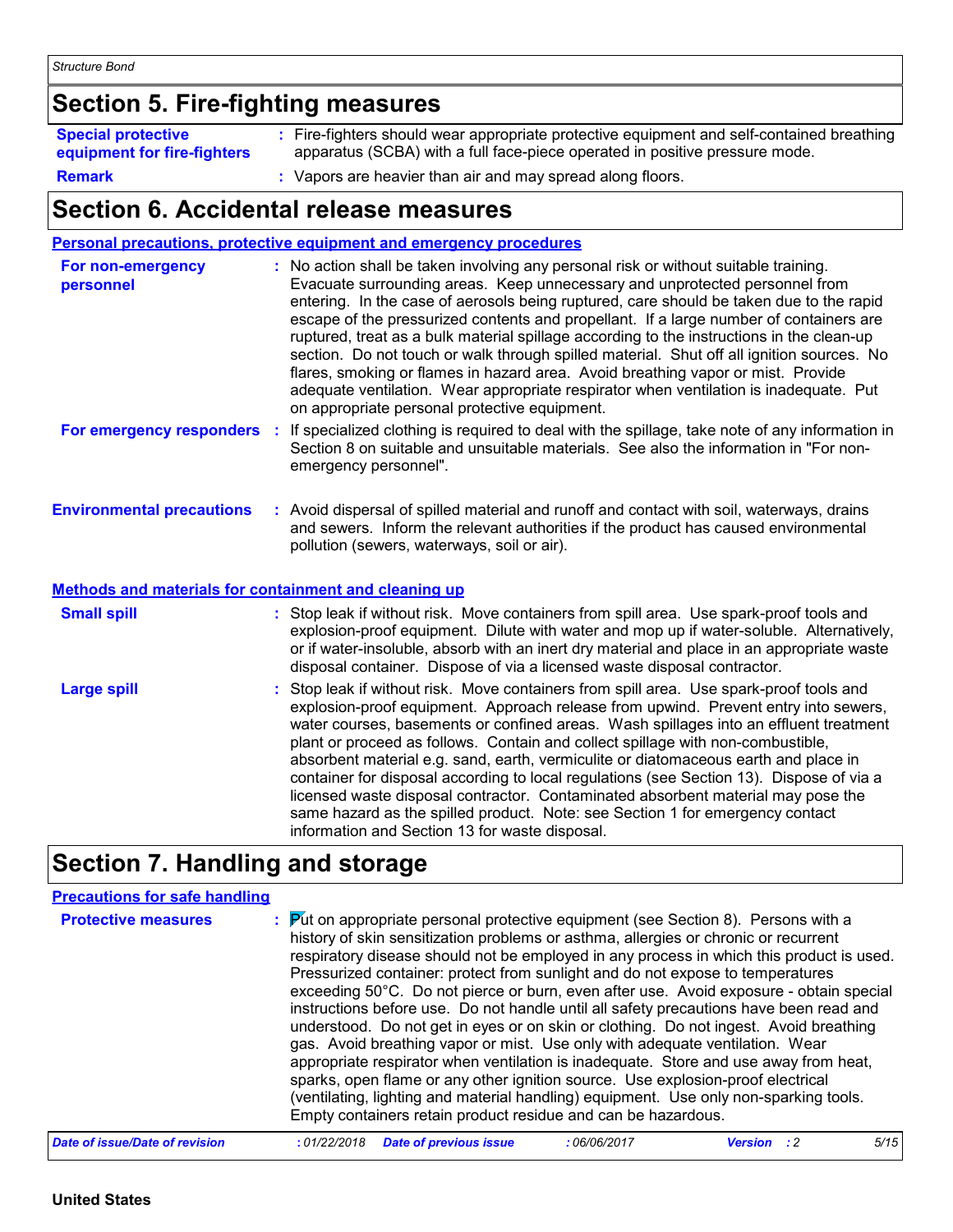# **Section 7. Handling and storage**

| <b>Advice on general</b><br>occupational hygiene                                 | : Eating, drinking and smoking should be prohibited in areas where this material is<br>handled, stored and processed. Workers should wash hands and face before eating,<br>drinking and smoking. Remove contaminated clothing and protective equipment before<br>entering eating areas. See also Section 8 for additional information on hygiene<br>measures.                                                                                                     |
|----------------------------------------------------------------------------------|-------------------------------------------------------------------------------------------------------------------------------------------------------------------------------------------------------------------------------------------------------------------------------------------------------------------------------------------------------------------------------------------------------------------------------------------------------------------|
| <b>Conditions for safe storage,</b><br>including any<br><b>incompatibilities</b> | $\cancel{p}$ not store above the following temperature: 50°C (122°F). Store in accordance with<br>local regulations. Store away from direct sunlight in a dry, cool and well-ventilated area,<br>away from incompatible materials (see Section 10) and food and drink. Store locked up.<br>Eliminate all ignition sources. Use appropriate containment to avoid environmental<br>contamination. See Section 10 for incompatible materials before handling or use. |

# **Section 8. Exposure controls/personal protection**

#### **Control parameters**

#### **Occupational exposure limits**

| <b>Ingredient name</b>                 | <b>Exposure limits</b>                                         |
|----------------------------------------|----------------------------------------------------------------|
| tris(2-chloro-1-methylethyl) phosphate | None.                                                          |
| dimethyl ether                         | AIHA WEEL (United States, 10/2011).                            |
|                                        | TWA: 1000 ppm 8 hours.                                         |
| <b>Isobutane</b>                       | NIOSH REL (United States, 10/2016).                            |
|                                        | TWA: 800 ppm 10 hours.                                         |
|                                        | TWA: 1900 mg/m <sup>3</sup> 10 hours.                          |
|                                        | ACGIH TLV (United States, 3/2017).                             |
|                                        | STEL: 1000 ppm 15 minutes.                                     |
| propane                                | NIOSH REL (United States, 10/2016).                            |
|                                        | TWA: 1000 ppm 10 hours.                                        |
|                                        | TWA: 1800 mg/m <sup>3</sup> 10 hours.                          |
|                                        | OSHA PEL (United States, 6/2016).                              |
|                                        | TWA: 1000 ppm 8 hours.<br>TWA: 1800 mg/m <sup>3</sup> 8 hours. |
|                                        | <b>ACGIH TLV (United States, 3/2017). Oxygen</b>               |
|                                        | Depletion [Asphyxiant].                                        |
| butane                                 | NIOSH REL (United States, 10/2016).                            |
|                                        | TWA: 800 ppm 10 hours.                                         |
|                                        | TWA: 1900 mg/m <sup>3</sup> 10 hours.                          |
|                                        | <b>ACGIH TLV (United States, 3/2017).</b>                      |
|                                        | STEL: 1000 ppm 15 minutes.                                     |
| di-"isononyl" phthalate                | None.                                                          |

| <b>Appropriate engineering</b><br><b>controls</b> | Let only with adequate ventilation. Use process enclosures, local exhaust ventilation or<br>other engineering controls to keep worker exposure to airborne contaminants below any<br>recommended or statutory limits. The engineering controls also need to keep gas,<br>vapor or dust concentrations below any lower explosive limits. Use explosion-proof<br>ventilation equipment. |
|---------------------------------------------------|---------------------------------------------------------------------------------------------------------------------------------------------------------------------------------------------------------------------------------------------------------------------------------------------------------------------------------------------------------------------------------------|
| <b>Environmental exposure</b><br><b>controls</b>  | : Emissions from ventilation or work process equipment should be checked to ensure<br>they comply with the requirements of environmental protection legislation. In some<br>cases, fume scrubbers, filters or engineering modifications to the process equipment<br>will be necessary to reduce emissions to acceptable levels.                                                       |
| <b>Individual protection measures</b>             |                                                                                                                                                                                                                                                                                                                                                                                       |

| 6/15<br>Date of issue/Date of revision<br>,06/06/2017<br>: 01/22/2018<br><b>Date of previous issue</b><br>Version |
|-------------------------------------------------------------------------------------------------------------------|
|-------------------------------------------------------------------------------------------------------------------|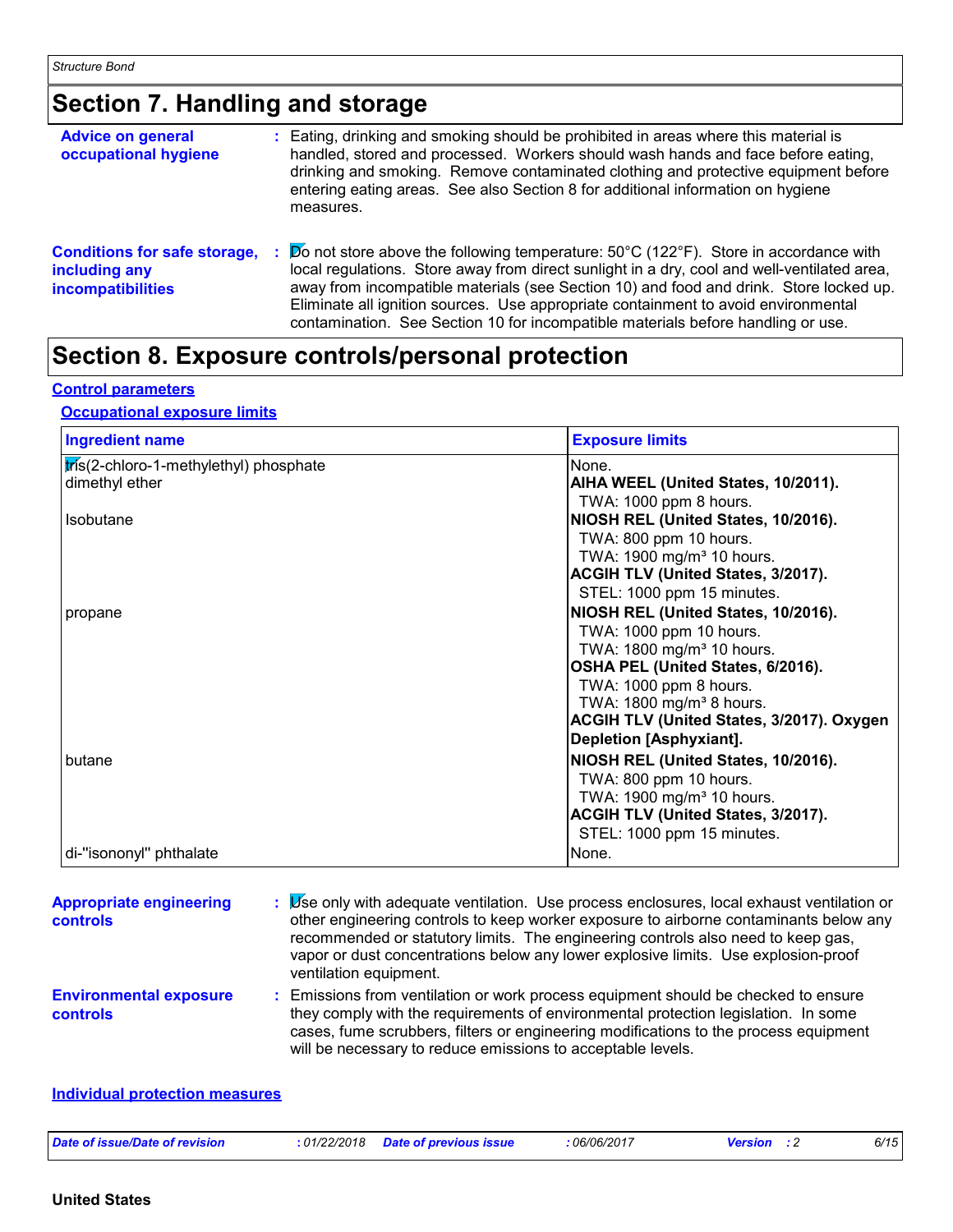# **Section 8. Exposure controls/personal protection**

| <b>Hygiene measures</b>       | Wash hands, forearms and face thoroughly after handling chemical products, before<br>eating, smoking and using the lavatory and at the end of the working period.<br>Appropriate techniques should be used to remove potentially contaminated clothing.<br>Contaminated work clothing should not be allowed out of the workplace. Wash<br>contaminated clothing before reusing. Ensure that eyewash stations and safety<br>showers are close to the workstation location.                                                                                                                                              |
|-------------------------------|------------------------------------------------------------------------------------------------------------------------------------------------------------------------------------------------------------------------------------------------------------------------------------------------------------------------------------------------------------------------------------------------------------------------------------------------------------------------------------------------------------------------------------------------------------------------------------------------------------------------|
| <b>Eye/face protection</b>    | Safety eyewear complying with an approved standard should be used when a risk<br>assessment indicates this is necessary to avoid exposure to liquid splashes, mists,<br>gases or dusts. If contact is possible, the following protection should be worn, unless<br>the assessment indicates a higher degree of protection: chemical splash goggles.                                                                                                                                                                                                                                                                    |
| <b>Skin protection</b>        |                                                                                                                                                                                                                                                                                                                                                                                                                                                                                                                                                                                                                        |
| <b>Hand protection</b>        | : Chemical-resistant, impervious gloves complying with an approved standard should be<br>worn at all times when handling chemical products if a risk assessment indicates this is<br>necessary. Considering the parameters specified by the glove manufacturer, check<br>during use that the gloves are still retaining their protective properties. It should be<br>noted that the time to breakthrough for any glove material may be different for different<br>glove manufacturers. In the case of mixtures, consisting of several substances, the<br>protection time of the gloves cannot be accurately estimated. |
| <b>Body protection</b>        | : Personal protective equipment for the body should be selected based on the task being<br>performed and the risks involved and should be approved by a specialist before<br>handling this product. When there is a risk of ignition from static electricity, wear anti-<br>static protective clothing. For the greatest protection from static discharges, clothing<br>should include anti-static overalls, boots and gloves.                                                                                                                                                                                         |
| <b>Other skin protection</b>  | : Appropriate footwear and any additional skin protection measures should be selected<br>based on the task being performed and the risks involved and should be approved by a<br>specialist before handling this product.                                                                                                                                                                                                                                                                                                                                                                                              |
| <b>Respiratory protection</b> | : Based on the hazard and potential for exposure, select a respirator that meets the<br>appropriate standard or certification. Respirators must be used according to a<br>respiratory protection program to ensure proper fitting, training, and other important<br>aspects of use.                                                                                                                                                                                                                                                                                                                                    |

# **Section 9. Physical and chemical properties**

| <b>Appearance</b>                               |                                                                                           |
|-------------------------------------------------|-------------------------------------------------------------------------------------------|
| <b>Physical state</b>                           | : Liquid. [Aerosol.]                                                                      |
| <b>Color</b>                                    | : Yellow. [Light]                                                                         |
| Odor                                            | : Petroleum./Solvent. [Strong]                                                            |
| <b>Odor threshold</b>                           | $:$ Not available.                                                                        |
| pH                                              | : Not available.                                                                          |
| <b>Melting point</b>                            | $:$ Not available.                                                                        |
| <b>Boiling point</b>                            | : $-44^{\circ}$ C ( $-47^{\circ}$ F)                                                      |
| <b>Flash point</b>                              | : Closed cup: -97°C (-142.6°F)                                                            |
| <b>Evaporation rate</b>                         | : <1 (Ether. = 1)                                                                         |
| <b>Flammability (solid, gas)</b>                | : Vapors are heavier than air and may spread along floors.                                |
| Lower and upper explosive<br>(flammable) limits | $:$ Lower: $3\%$<br>Upper: 18.6%                                                          |
| <b>Vapor pressure</b>                           | : 520 kPa (3900 mm Hg) [room temperature]                                                 |
| <b>Vapor density</b>                            | : $>1$ [Air = 1]                                                                          |
| <b>Relative density</b>                         | : Not available.                                                                          |
| <b>Density</b>                                  | $: 0.99$ g/cm <sup>3</sup>                                                                |
| Date of issue/Date of revision                  | 7/15<br>:01/22/2018<br><b>Date of previous issue</b><br>:06/06/2017<br><b>Version</b> : 2 |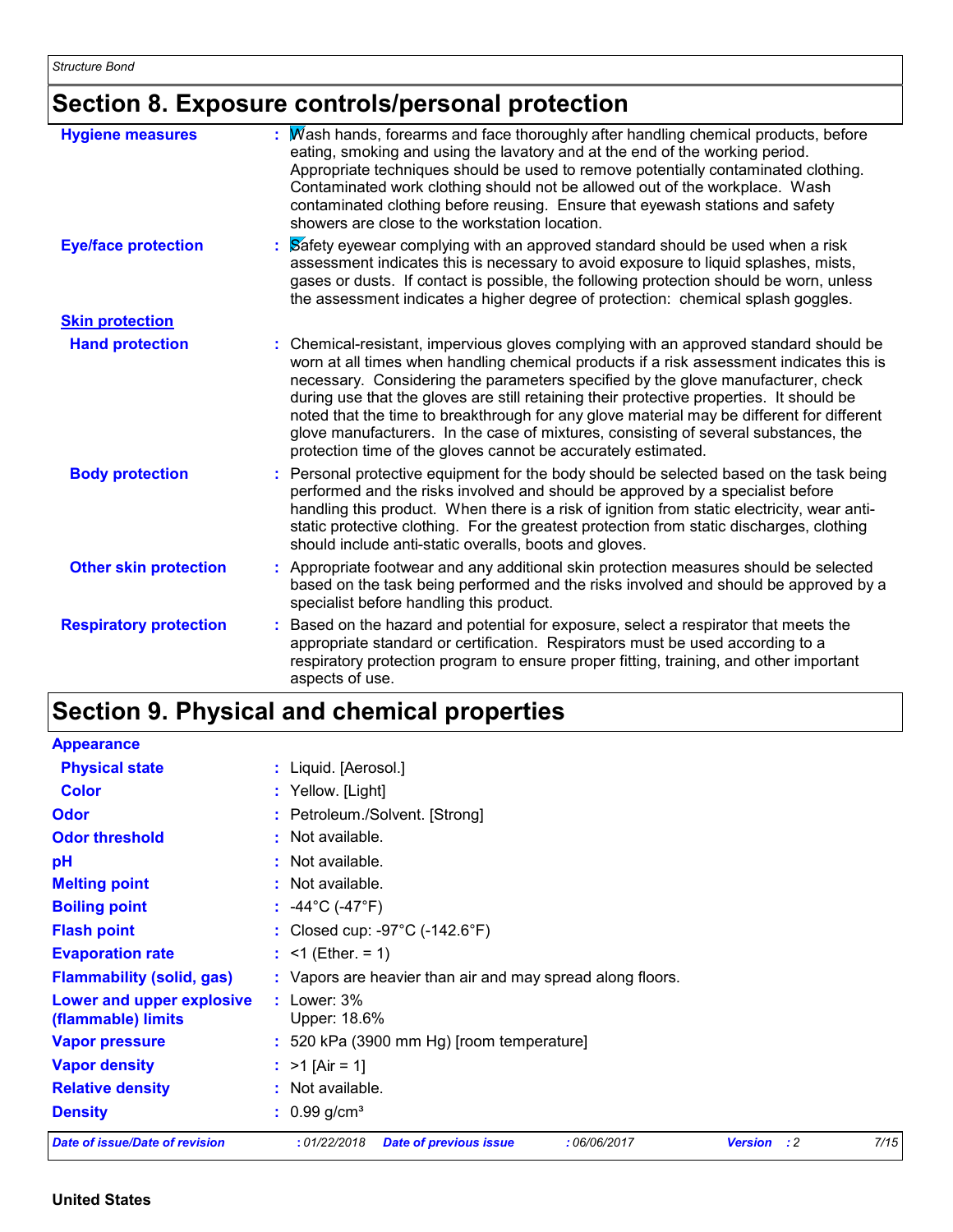### **Section 9. Physical and chemical properties**

| <b>Solubility</b>                                 | : Insoluble in the following materials: cold water and hot water.                                  |
|---------------------------------------------------|----------------------------------------------------------------------------------------------------|
| <b>Solubility in water</b>                        | $:$ Not available.                                                                                 |
| <b>Partition coefficient: n-</b><br>octanol/water | $:$ Not available.                                                                                 |
| <b>Auto-ignition temperature</b>                  | : Not available.                                                                                   |
| <b>Decomposition temperature</b>                  | $:$ Not available.                                                                                 |
| <b>SADT</b>                                       | : Not available.                                                                                   |
| <b>Viscosity</b>                                  | $:$ Not available.                                                                                 |
| Flow time (ISO 2431)                              | $:$ Not available.                                                                                 |
| <b>Physical/chemical</b><br>properties comments   | : VOC content (With volume exclusion [water excluded]): 153 g/l<br>VOC content (Method 310): 0.18% |
| <b>Aerosol product</b>                            |                                                                                                    |
| <b>Type of aerosol</b>                            | $:$ Foam                                                                                           |
| <b>Heat of combustion</b>                         | $: 10.41$ kJ/g                                                                                     |

# **Section 10. Stability and reactivity**

| <b>Reactivity</b>                            | : No specific test data related to reactivity available for this product or its ingredients.                                                                              |
|----------------------------------------------|---------------------------------------------------------------------------------------------------------------------------------------------------------------------------|
| <b>Chemical stability</b>                    | : The product is stable.                                                                                                                                                  |
| <b>Possibility of hazardous</b><br>reactions | : Under normal conditions of storage and use, hazardous reactions will not occur.<br>Under normal conditions of storage and use, hazardous polymerization will not occur. |
| <b>Conditions to avoid</b>                   | : Avoid all possible sources of ignition (spark or flame).                                                                                                                |
| <b>Incompatible materials</b>                | : Reactive or incompatible with the following materials: oxidizing materials.                                                                                             |
| <b>Hazardous decomposition</b><br>products   | : Under normal conditions of storage and use, hazardous decomposition products should<br>not be produced.                                                                 |

### **Section 11. Toxicological information**

#### **Information on toxicological effects**

**Acute toxicity**

| <b>Product/ingredient name</b>            | <b>Result</b>                   | <b>Species</b> | <b>Dose</b>              | <b>Exposure</b> |
|-------------------------------------------|---------------------------------|----------------|--------------------------|-----------------|
| tris(2-chloro-1-methylethyl)<br>phosphate | LC50 Inhalation Dusts and mists | Rat            | $>4.6$ mg/l              | 4 hours         |
|                                           | LD50 Dermal                     | Rabbit         | >2000 mg/kg              |                 |
|                                           | LD50 Oral                       | Rat            | 1500 mg/kg               |                 |
| dimethyl ether                            | <b>LC50 Inhalation Gas.</b>     | Rat            | 164000 ppm               | 4 hours         |
|                                           | <b>LC50 Inhalation Vapor</b>    | Rat            | 309 $g/m3$               | 4 hours         |
| <b>Isobutane</b>                          | <b>LC50 Inhalation Vapor</b>    | Rat            | 658000 mg/m <sup>3</sup> | 4 hours         |
| butane                                    | <b>LC50 Inhalation Vapor</b>    | Rat            | 658000 mg/m <sup>3</sup> | 4 hours         |
| di-"isononyl" phthalate                   | LC50 Inhalation Dusts and mists | Rat            | $>4.4$ mg/l              | 4 hours         |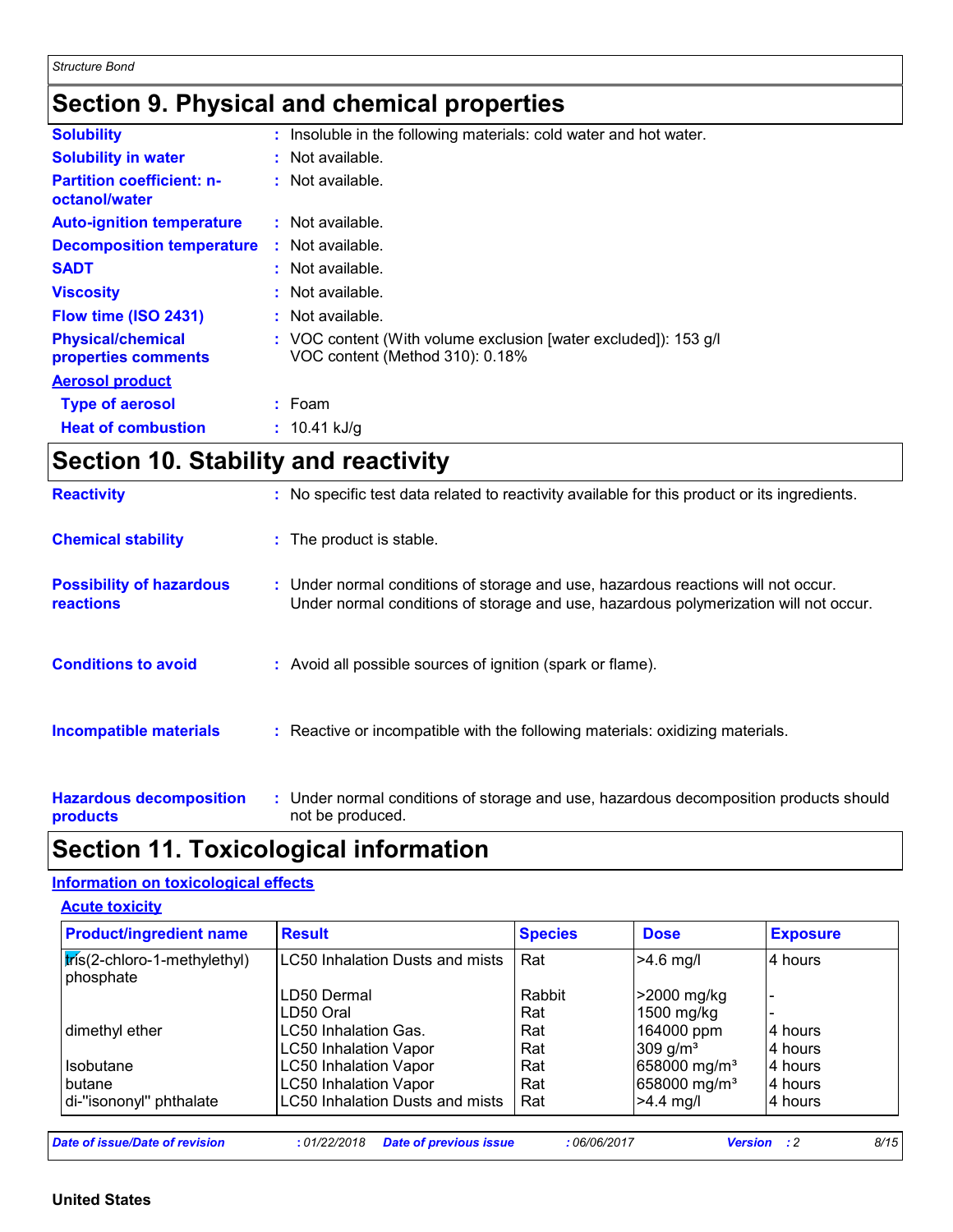### **Section 11. Toxicological information**

| <b>Product/ingredient name</b>                                                                  | <b>Result</b>                                                                                       | <b>Species</b>  | <b>Score</b>                | <b>Exposure</b> |                      | <b>Observation</b> |
|-------------------------------------------------------------------------------------------------|-----------------------------------------------------------------------------------------------------|-----------------|-----------------------------|-----------------|----------------------|--------------------|
| di-"isononyl" phthalate                                                                         | Skin - Mild irritant                                                                                | Rabbit          |                             | L,              | $\overline{a}$       |                    |
| <b>Sensitization</b>                                                                            |                                                                                                     |                 |                             |                 |                      |                    |
| Not available.                                                                                  |                                                                                                     |                 |                             |                 |                      |                    |
| <b>Mutagenicity</b>                                                                             |                                                                                                     |                 |                             |                 |                      |                    |
| <b>Conclusion/Summary</b>                                                                       | : Not available.                                                                                    |                 |                             |                 |                      |                    |
| <b>Carcinogenicity</b>                                                                          |                                                                                                     |                 |                             |                 |                      |                    |
| <b>Conclusion/Summary</b>                                                                       | : Not available.                                                                                    |                 |                             |                 |                      |                    |
| <b>Reproductive toxicity</b>                                                                    |                                                                                                     |                 |                             |                 |                      |                    |
| <b>Conclusion/Summary</b>                                                                       | : Not available.                                                                                    |                 |                             |                 |                      |                    |
| <b>Teratogenicity</b>                                                                           |                                                                                                     |                 |                             |                 |                      |                    |
| <b>Conclusion/Summary</b>                                                                       | : Not available.                                                                                    |                 |                             |                 |                      |                    |
| <b>Specific target organ toxicity (single exposure)</b>                                         |                                                                                                     |                 |                             |                 |                      |                    |
| <b>Name</b>                                                                                     |                                                                                                     | <b>Category</b> | <b>Route of</b><br>exposure |                 | <b>Target organs</b> |                    |
| dimethyl ether                                                                                  |                                                                                                     | Category 3      |                             | Not applicable. | Narcotic effects     |                    |
| <b>Specific target organ toxicity (repeated exposure)</b>                                       |                                                                                                     |                 |                             |                 |                      |                    |
| Not available.                                                                                  |                                                                                                     |                 |                             |                 |                      |                    |
|                                                                                                 |                                                                                                     |                 |                             |                 |                      |                    |
|                                                                                                 |                                                                                                     |                 |                             |                 |                      |                    |
| <b>Aspiration hazard</b>                                                                        |                                                                                                     |                 |                             |                 |                      |                    |
| Not available.                                                                                  |                                                                                                     |                 |                             |                 |                      |                    |
|                                                                                                 |                                                                                                     |                 |                             |                 |                      |                    |
|                                                                                                 | : Routes of entry anticipated: Oral, Dermal, Inhalation.                                            |                 |                             |                 |                      |                    |
| <b>Information on the likely</b><br>routes of exposure<br><b>Potential acute health effects</b> |                                                                                                     |                 |                             |                 |                      |                    |
| <b>Eye contact</b>                                                                              | : Causes serious eye irritation.                                                                    |                 |                             |                 |                      |                    |
| <b>Inhalation</b>                                                                               | : Harmful if inhaled. May cause allergy or asthma symptoms or breathing difficulties if<br>inhaled. |                 |                             |                 |                      |                    |
| <b>Skin contact</b>                                                                             | Zauses skin irritation. May cause an allergic skin reaction.                                        |                 |                             |                 |                      |                    |
| <b>Ingestion</b>                                                                                | : No known significant effects or critical hazards.                                                 |                 |                             |                 |                      |                    |
|                                                                                                 |                                                                                                     |                 |                             |                 |                      |                    |
| <b>Symptoms related to the physical, chemical and toxicological characteristics</b>             |                                                                                                     |                 |                             |                 |                      |                    |
| <b>Eye contact</b>                                                                              | <b>Adverse symptoms may include the following:</b>                                                  |                 |                             |                 |                      |                    |
|                                                                                                 | pain or irritation                                                                                  |                 |                             |                 |                      |                    |
|                                                                                                 | watering<br>redness                                                                                 |                 |                             |                 |                      |                    |
| <b>Inhalation</b>                                                                               | <b>A</b> dverse symptoms may include the following:                                                 |                 |                             |                 |                      |                    |
|                                                                                                 | respiratory tract irritation                                                                        |                 |                             |                 |                      |                    |
|                                                                                                 | coughing                                                                                            |                 |                             |                 |                      |                    |
|                                                                                                 | wheezing and breathing difficulties<br>asthma                                                       |                 |                             |                 |                      |                    |
| <b>Skin contact</b>                                                                             | <b>Adverse symptoms may include the following:</b>                                                  |                 |                             |                 |                      |                    |
|                                                                                                 | irritation                                                                                          |                 |                             |                 |                      |                    |
|                                                                                                 | redness                                                                                             |                 |                             |                 |                      |                    |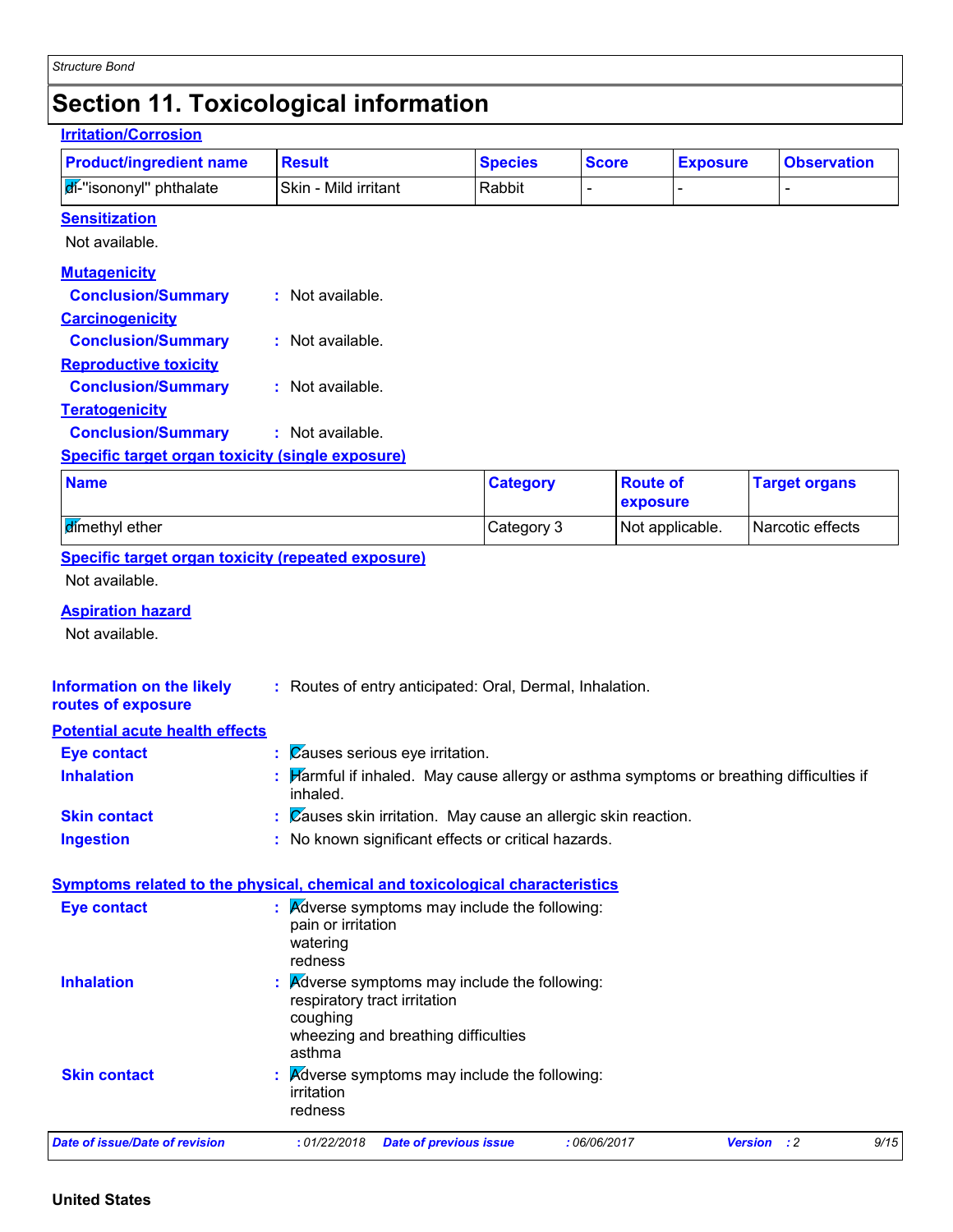### **Section 11. Toxicological information**

**Ingestion** : No specific data.

|                                              | Delayed and immediate effects and also chronic effects from short and long term exposure                                           |
|----------------------------------------------|------------------------------------------------------------------------------------------------------------------------------------|
| <b>Short term exposure</b>                   |                                                                                                                                    |
| <b>Potential immediate</b><br>effects        | $:$ Not available.                                                                                                                 |
| <b>Potential delayed effects</b>             | $:$ Not available.                                                                                                                 |
| <b>Long term exposure</b>                    |                                                                                                                                    |
| <b>Potential immediate</b><br><b>effects</b> | $:$ Not available.                                                                                                                 |
| <b>Potential delayed effects</b>             | : Not available.                                                                                                                   |
| <b>Potential chronic health effects</b>      |                                                                                                                                    |
| Not available.                               |                                                                                                                                    |
| <b>General</b>                               | $\mathcal{D}$ $\mathcal{D}$ Show sensitized, a severe allergic reaction may occur when subsequently exposed to<br>very low levels. |
| <b>Carcinogenicity</b>                       | : May cause cancer. Risk of cancer depends on duration and level of exposure.                                                      |
| <b>Mutagenicity</b>                          | : May cause genetic defects.                                                                                                       |
| <b>Teratogenicity</b>                        | : No known significant effects or critical hazards.                                                                                |
| <b>Developmental effects</b>                 | : No known significant effects or critical hazards.                                                                                |
| <b>Fertility effects</b>                     | : No known significant effects or critical hazards.                                                                                |

#### **Numerical measures of toxicity**

#### **Acute toxicity estimates**

| <b>Route</b> | value                                          |
|--------------|------------------------------------------------|
| Oral         | $\cdot$<br>$\overline{A}$ 380<br>mg/kg<br>שסכּ |

## **Section 12. Ecological information**

#### **Toxicity**

| <b>Product/ingredient name</b>                                 | <b>Result</b>                    | <b>Species</b>                  | <b>Exposure</b> |
|----------------------------------------------------------------|----------------------------------|---------------------------------|-----------------|
| $\frac{1}{2}$ $\frac{1}{2}$ chloro-1-methylethyl)<br>phosphate | Acute EC50 47 mg/l               | Algae - Selenastrum capricornum | 96 hours        |
|                                                                | Acute EC50 131 mg/l Fresh water  | Daphnia                         | 48 hours        |
|                                                                | Acute LC50 51 mg/l               | Fish - Fathead minnow           | 96 hours        |
|                                                                | Acute NOEC 6 mg/l                | Algae - Selenastrum capricornum | 96 hours        |
|                                                                | Acute NOEC 9.8 mg/l              | Fish - Fathead minnow           | 96 hours        |
|                                                                | Chronic NOEC 32 mg/l             | Daphnia - Daphnia magna         | 21 days         |
| di-"isononyl" phthalate                                        | Acute EC50 >88 mg/l Fresh water  | Algae                           | 72 hours        |
|                                                                | Acute EC50 >74 mg/l Fresh water  | Daphnia                         | 48 hours        |
|                                                                | Acute LC50 >102 mg/l Fresh water | Fish                            | 96 hours        |
|                                                                | Acute NOEC 88 mg/l Fresh water   | Algae                           | 72 hours        |
|                                                                | Chronic NOEC 34 µg/l Fresh water | Daphnia - Daphnia magna         | 21 days         |

#### **Persistence and degradability**

| Date of issue/Date of revision | : 01/22/2018 | <b>Date of previous issue</b> | : 06/06/2017 | <b>Version</b> | 10/15 |
|--------------------------------|--------------|-------------------------------|--------------|----------------|-------|
|                                |              |                               |              |                |       |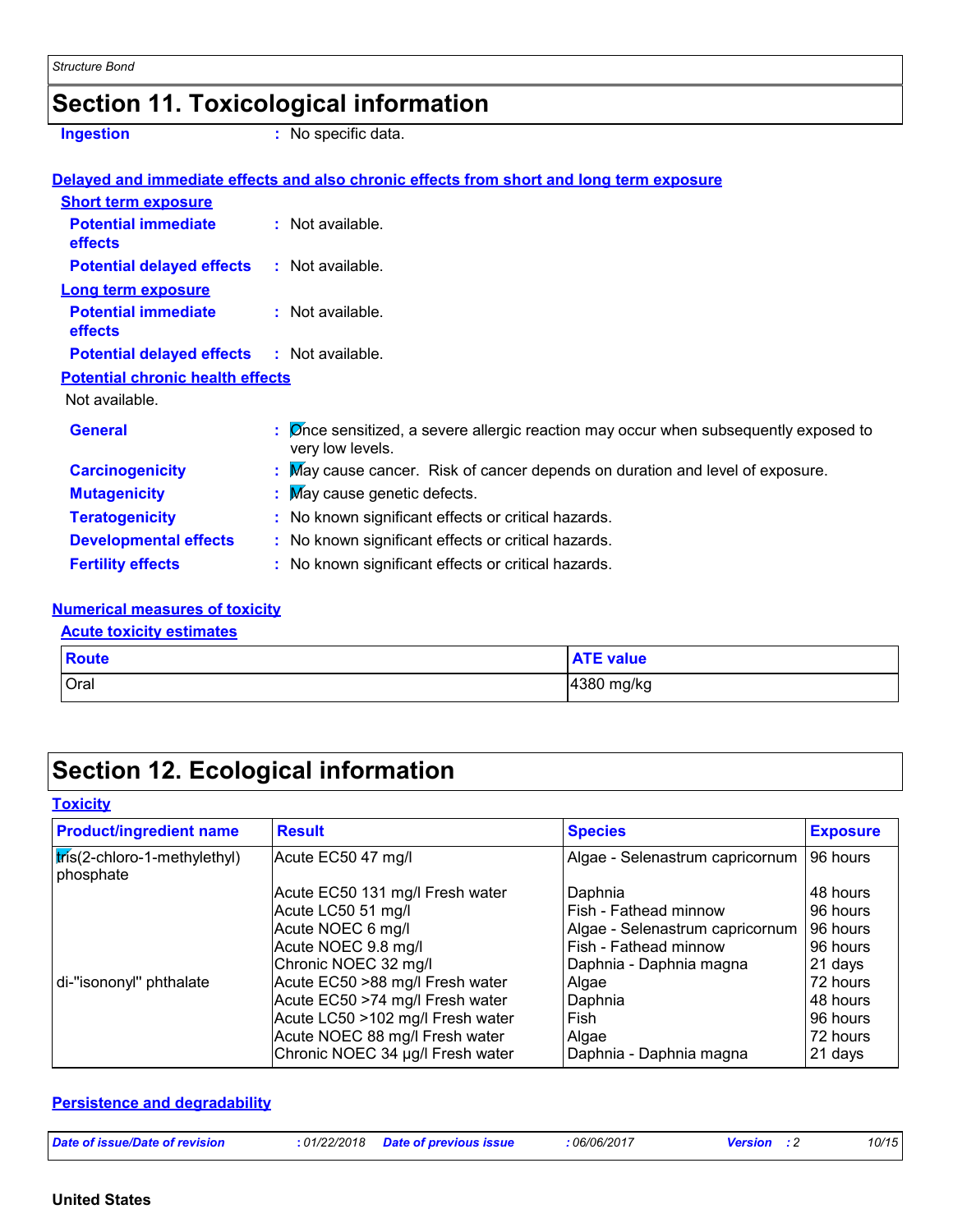*Structure Bond*

# **Section 12. Ecological information**

| <b>Product/ingredient name</b>              | <b>Test</b>               | <b>Result</b>            |                              | <b>Dose</b> |             | <b>Inoculum</b>         |
|---------------------------------------------|---------------------------|--------------------------|------------------------------|-------------|-------------|-------------------------|
| tris(2-chloro-1-methylethyl)<br>phosphate   | OECD 301E                 |                          | 14 % - Not readily - 28 days | $20$ mg/    |             | Activated sludge        |
|                                             | <b>OECD 301C,</b><br>MITI |                          | 0 % - Not readily - 28 days  | 100 mg/l    |             | Activated sludge        |
| di-"isononyl" phthalate                     |                           |                          | 81 % - Readily - 28 days     |             |             |                         |
| <b>Product/ingredient name</b>              |                           | <b>Aquatic half-life</b> |                              |             |             | <b>Biodegradability</b> |
| $tris(2-chloro-1-methylethyl)$<br>phosphate | -                         |                          |                              |             | Not readily |                         |
| di-"isononyl" phthalate                     |                           |                          |                              |             | Readily     |                         |

#### **Bioaccumulative potential**

| <b>Product/ingredient name</b>               | $LogP_{ow}$        | <b>BCF</b>             | <b>Potential</b> |
|----------------------------------------------|--------------------|------------------------|------------------|
| $k$ ris(2-chloro-1-methylethyl)<br>phosphate | 2.68               | $ 0.8 \text{ to } 2.8$ | low              |
| dimethyl ether<br>Isobutane                  | 0.07<br>2.8        |                        | low<br>low       |
| propane                                      | 1.09               |                        | low              |
| <b>butane</b><br>di-"isononyl" phthalate     | 2.89<br>8.8 to 9.7 | <3                     | low<br>low       |

#### **Mobility in soil**

**Soil/water partition coefficient (KOC)**

**:** Not available.

**Other adverse effects** : No known significant effects or critical hazards.

### **Section 13. Disposal considerations**

| <b>Disposal methods</b> | : The generation of waste should be avoided or minimized wherever possible. Disposal<br>of this product, solutions and any by-products should at all times comply with the<br>requirements of environmental protection and waste disposal legislation and any<br>regional local authority requirements. Dispose of surplus and non-recyclable products<br>via a licensed waste disposal contractor. Waste should not be disposed of untreated to<br>the sewer unless fully compliant with the requirements of all authorities with jurisdiction.<br>Waste packaging should be recycled. Incineration or landfill should only be considered<br>when recycling is not feasible. This material and its container must be disposed of in a<br>safe way. Empty containers or liners may retain some product residues. Do not |
|-------------------------|-------------------------------------------------------------------------------------------------------------------------------------------------------------------------------------------------------------------------------------------------------------------------------------------------------------------------------------------------------------------------------------------------------------------------------------------------------------------------------------------------------------------------------------------------------------------------------------------------------------------------------------------------------------------------------------------------------------------------------------------------------------------------------------------------------------------------|
|                         | puncture or incinerate container.                                                                                                                                                                                                                                                                                                                                                                                                                                                                                                                                                                                                                                                                                                                                                                                       |

# **Section 14. Transport information**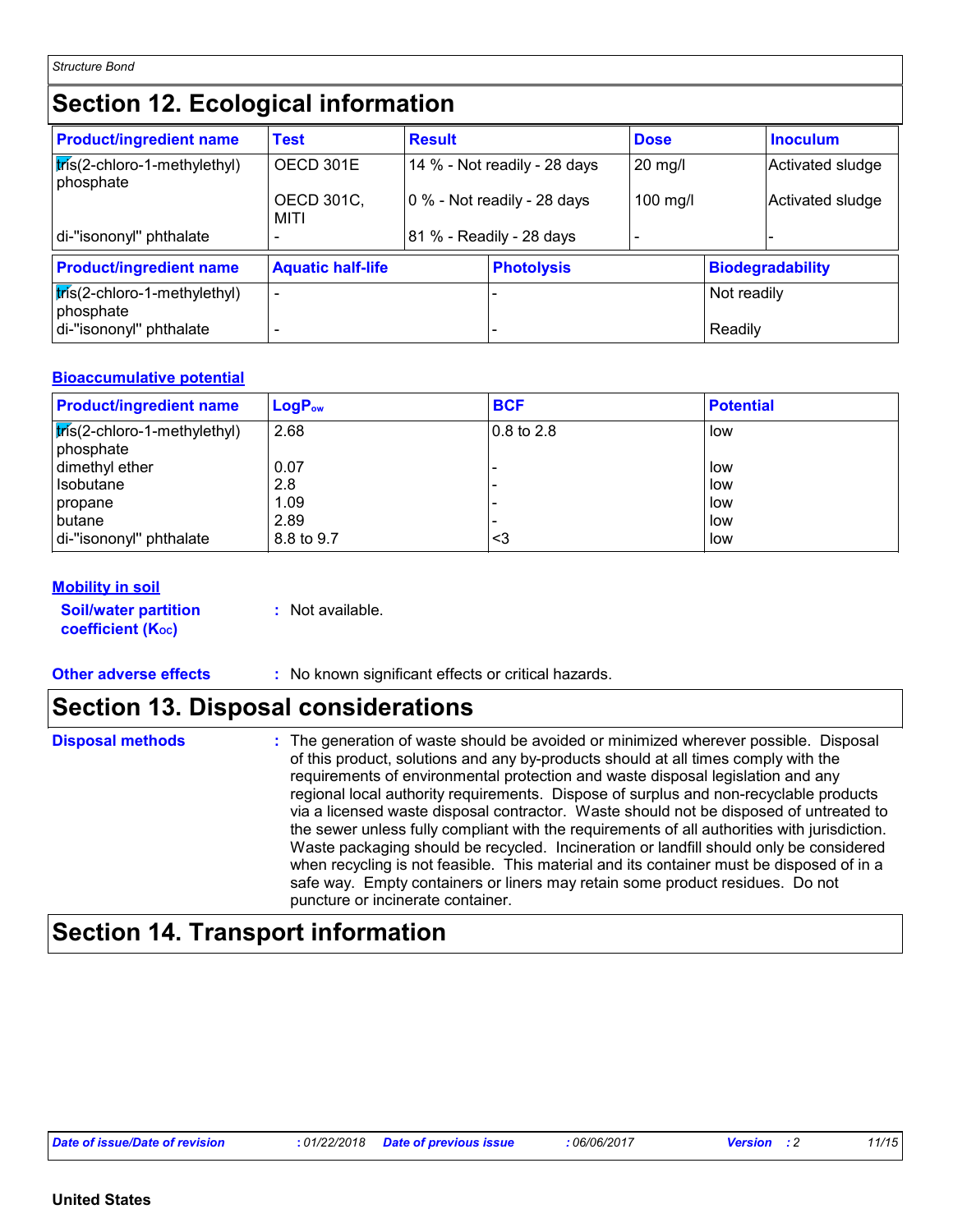### **Section 14. Transport information**

|                                                            | <b>DOT Classification</b>                                                                                          | <b>IMDG</b>                                                                                                                                       | <b>IATA</b>         |
|------------------------------------------------------------|--------------------------------------------------------------------------------------------------------------------|---------------------------------------------------------------------------------------------------------------------------------------------------|---------------------|
| <b>UN number</b>                                           | <b>UN1950</b>                                                                                                      | <b>UN1950</b>                                                                                                                                     | <b>UN1950</b>       |
| <b>UN proper</b><br>shipping name                          | Aerosols                                                                                                           | <b>AEROSOLS</b>                                                                                                                                   | Aerosols, flammable |
| <b>Transport</b><br>hazard class(es)                       | 2.1                                                                                                                | 2.1                                                                                                                                               | 2.1                 |
| <b>Packing group</b>                                       |                                                                                                                    |                                                                                                                                                   |                     |
| <b>Environmental</b><br>hazards                            | No.                                                                                                                | No.                                                                                                                                               | No.                 |
| <b>Additional information</b><br><b>DOT Classification</b> | <b>Limited quantity Yes.</b><br><b>Special provisions N82</b>                                                      | Packaging instruction Exceptions: 306. Non-bulk: None. Bulk: None.<br>Quantity limitation Passenger aircraft/rail: 75 kg. Cargo aircraft: 150 kg. |                     |
| <b>IMDG</b>                                                | Remarks DOT-SP 12552<br><b>Emergency schedules F-D, S-U</b><br>Special provisions 63, 190, 277, 327, 344, 381, 959 |                                                                                                                                                   |                     |
| <b>IATA</b>                                                | <b>Quantity limitation</b> Passenger and Cargo Aircraft: 75 kg. Packaging instructions: 203.                       |                                                                                                                                                   |                     |

Passenger Aircraft: 30 kg. Packaging instructions: Y203. **Special provisions** A145, A167, A802

Cargo Aircraft Only: 150 kg. Packaging instructions: 203. Limited Quantities -

**Special precautions for user Transport within user's premises:** always transport in closed containers that are **:** upright and secure. Ensure that persons transporting the product know what to do in the event of an accident or spillage.

#### **Transport in bulk according :** Not available. **to Annex II of MARPOL and the IBC Code**

### **Section 15. Regulatory information**

| <b>U.S. Federal regulations</b>                                                   | : TSCA 8(a) CDR Exempt/Partial exemption: Not determined<br>United States inventory (TSCA 8b): All components are listed or exempted.<br>Clean Air Act (CAA) 112 regulated flammable substances: dimethyl ether; Isobutane;<br>propane; butane |                    |       |  |  |
|-----------------------------------------------------------------------------------|------------------------------------------------------------------------------------------------------------------------------------------------------------------------------------------------------------------------------------------------|--------------------|-------|--|--|
| <b>Clean Air Act Section 112</b><br>(b) Hazardous Air<br><b>Pollutants (HAPS)</b> | : Not listed                                                                                                                                                                                                                                   |                    |       |  |  |
| <b>Clean Air Act Section 602</b><br><b>Class I Substances</b>                     | : Not listed                                                                                                                                                                                                                                   |                    |       |  |  |
| <b>Clean Air Act Section 602</b><br><b>Class II Substances</b>                    | : Not listed                                                                                                                                                                                                                                   |                    |       |  |  |
| Date of issue/Date of revision                                                    | <b>Date of previous issue</b><br>:06/06/2017<br>:01/22/2018                                                                                                                                                                                    | <b>Version</b> : 2 | 12/15 |  |  |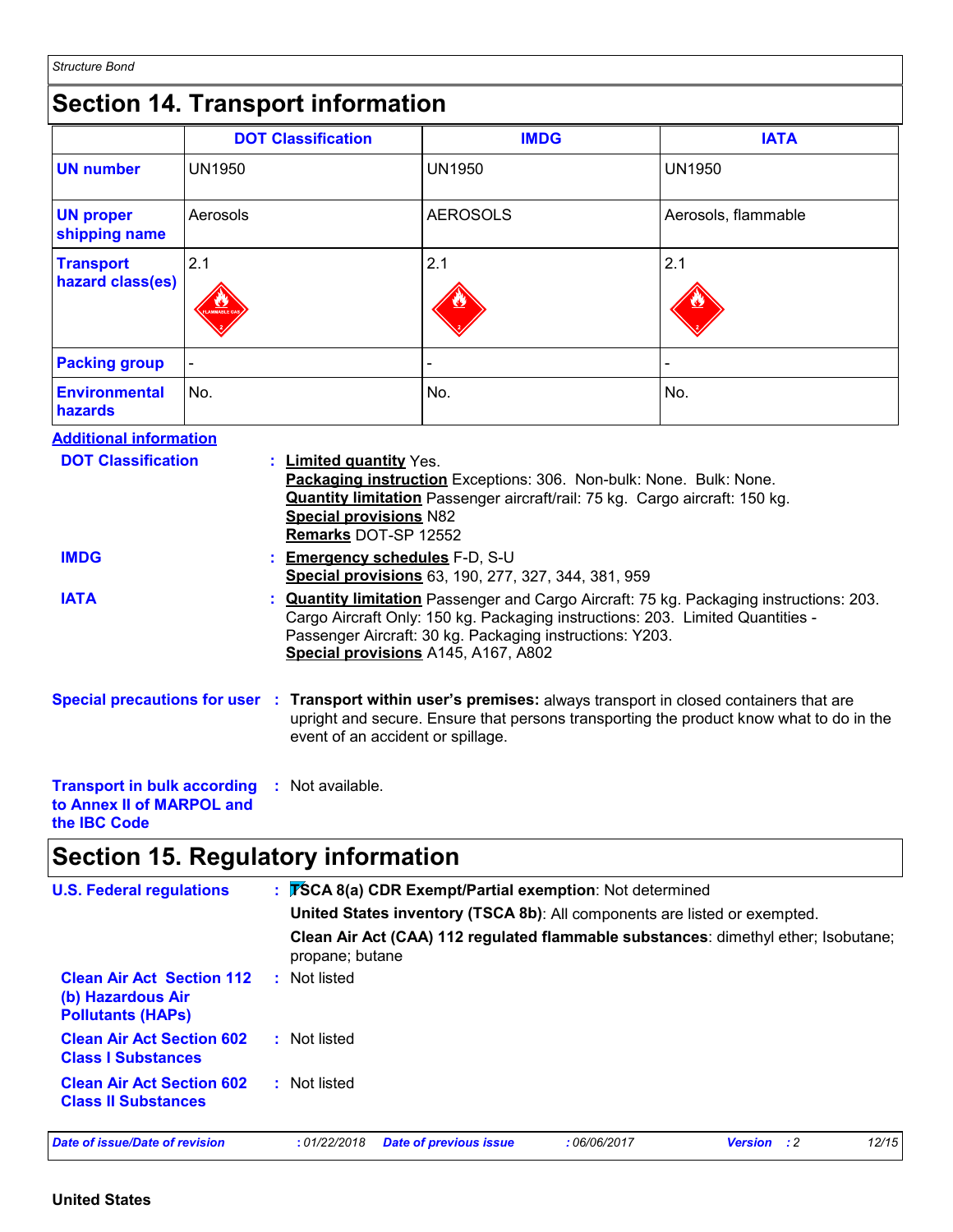### **Section 15. Regulatory information**

| <b>DEA List I Chemicals</b><br><b>(Precursor Chemicals)</b> | : Not listed                                                                                                                                                                                                         |
|-------------------------------------------------------------|----------------------------------------------------------------------------------------------------------------------------------------------------------------------------------------------------------------------|
| <b>DEA List II Chemicals</b><br>(Essential Chemicals)       | : Not listed                                                                                                                                                                                                         |
| <b>SARA 302/304</b>                                         |                                                                                                                                                                                                                      |
| <b>Composition/information on ingredients</b>               |                                                                                                                                                                                                                      |
| No products were found.                                     |                                                                                                                                                                                                                      |
| <b>SARA 304 RQ</b>                                          | : Not applicable.                                                                                                                                                                                                    |
| <b>SARA 311/312</b>                                         |                                                                                                                                                                                                                      |
| <b>Classification</b>                                       | : FLAMMABLE AEROSOLS - Category 1<br><b>ACUTE TOXICITY (inhalation) - Category 4</b><br><b>SKIN IRRITATION - Category 2</b><br><b>EYE IRRITATION - Category 2A</b><br><u> BEABIR (TARV AENAITIZATIAN) – A.L.   4</u> |

#### EYE IRRITATION - Category 2A RESPIRATORY SENSITIZATION - Category 1 SKIN SENSITIZATION - Category 1 GERM CELL MUTAGENICITY - Category 1B CARCINOGENICITY - Category 1A

#### **Composition/information on ingredients**

| <b>Name</b>                               | $\%$       | <b>Classification</b>                                                                              |
|-------------------------------------------|------------|----------------------------------------------------------------------------------------------------|
| tris(2-chloro-1-methylethyl)<br>phosphate | $10 - 25$  | <b>ACUTE TOXICITY (oral) - Category 4</b>                                                          |
| dimethyl ether                            | $5 - 10$   | FLAMMABLE GASES - Category 1<br>GASES UNDER PRESSURE - Liquefied gas<br>SIMPLE ASPHYXIANTS         |
|                                           |            | SPECIFIC TARGET ORGAN TOXICITY (SINGLE EXPOSURE)<br>(Narcotic effects) - Category 3                |
| Isobutane                                 | $5 - 10$   | <b>FLAMMABLE GASES - Category 1</b><br>GASES UNDER PRESSURE - Compressed gas<br>SIMPLE ASPHYXIANTS |
| propane                                   | 1 - <5     | <b>FLAMMABLE GASES - Category 1</b><br>GASES UNDER PRESSURE - Compressed gas<br>SIMPLE ASPHYXIANTS |
| <b>butane</b>                             | $0.1 - 51$ | <b>FLAMMABLE GASES - Category 1</b><br>GASES UNDER PRESSURE - Compressed gas<br>SIMPLE ASPHYXIANTS |
| di-"isononyl" phthalate                   | $0.01 - 1$ | <b>ACUTE TOXICITY (inhalation) - Category 4</b>                                                    |

#### **SARA 313**

Not applicable.

| <b>State regulations</b>   |                                                                                                                            |
|----------------------------|----------------------------------------------------------------------------------------------------------------------------|
| <b>Massachusetts</b>       | : The following components are listed: METHYL ETHER; DIMETHYL ETHER;<br>ISOBUTANE; PROPANE; BUTANE                         |
| <b>New York</b>            | : None of the components are listed.                                                                                       |
| <b>New Jersey</b>          | : The following components are listed: DIMETHYL ETHER; METHANE, OXYBIS-;<br>Isobutane; PROPANE, 2-METHYL-; PROPANE; BUTANE |
| <b>Pennsylvania</b>        | : The following components are listed: METHANE, OXYBIS-; PROPANE, 2-METHYL-;<br>PROPANE; BUTANE                            |
| <b>California Prop. 65</b> |                                                                                                                            |
|                            |                                                                                                                            |
|                            |                                                                                                                            |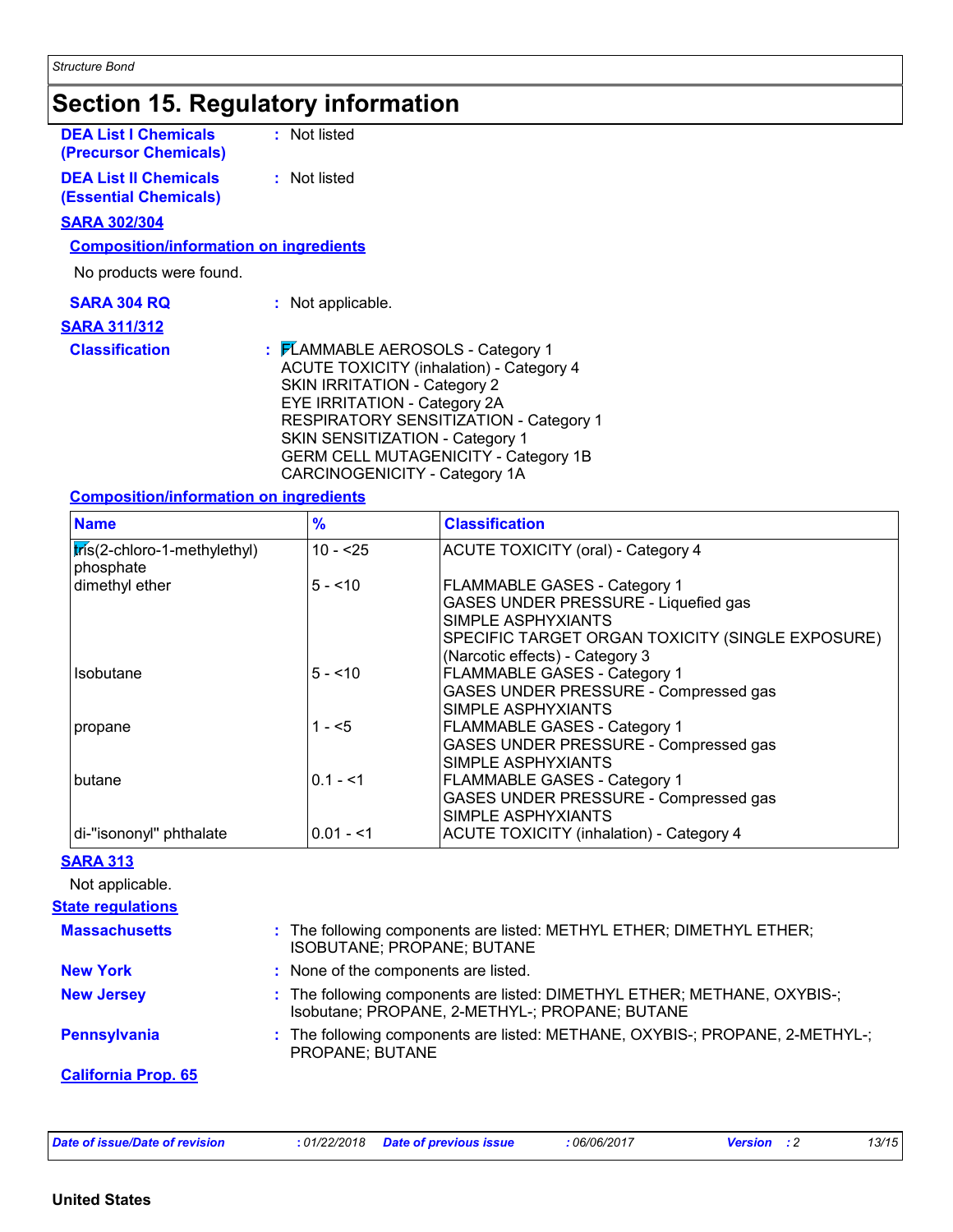## **Section 15. Regulatory information**

**A WARNING**: This product can expose you to Diisononyl phthalate, which is known to the State of California to cause cancer. For more information go to www.P65Warnings.ca.gov.

| <b>Ingredient name</b> | No significant risk level | Maximum acceptable dosage<br><b>Level</b> |
|------------------------|---------------------------|-------------------------------------------|
| Disononyl phthalate    | Yes.                      |                                           |

**International regulations**

**Chemical Weapon Convention List Schedules I, II & III Chemicals**

Not listed.

#### **Montreal Protocol (Annexes A, B, C, E)**

Not listed.

**Stockholm Convention on Persistent Organic Pollutants**

Not listed.

**Rotterdam Convention on Prior Informed Consent (PIC)**

Not listed.

**UNECE Aarhus Protocol on POPs and Heavy Metals**

Not listed.

### **Section 16. Other information**

**Hazardous Material Information System (U.S.A.)**



**Caution: HMIS® ratings are based on a 0-4 rating scale, with 0 representing minimal hazards or risks, and 4 representing significant hazards or risks. Although HMIS® ratings and the associated label are not required on SDSs or products leaving a facility under 29 CFR 1910.1200, the preparer may choose to provide them. HMIS® ratings are to be used with a fully implemented HMIS® program. HMIS® is a registered trademark and service mark of the American Coatings Association, Inc.**

**The customer is responsible for determining the PPE code for this material. For more information on HMIS® Personal Protective Equipment (PPE) codes, consult the HMIS® Implementation Manual.**

**National Fire Protection Association (U.S.A.)**



**Reprinted with permission from NFPA 704-2001, Identification of the Hazards of Materials for Emergency Response Copyright ©1997, National Fire Protection Association, Quincy, MA 02269. This reprinted material is not the complete and official position of the National Fire Protection Association, on the referenced subject which is represented only by the standard in its entirety.**

| Date of issue/Date of revision | 01/22/2018 | ; issue<br>Date of previous<br>the contract of the contract of the contract of the contract of the contract of the contract of the contract of | .06/06/201 <sup>-</sup> | sin | 14/15 |
|--------------------------------|------------|------------------------------------------------------------------------------------------------------------------------------------------------|-------------------------|-----|-------|